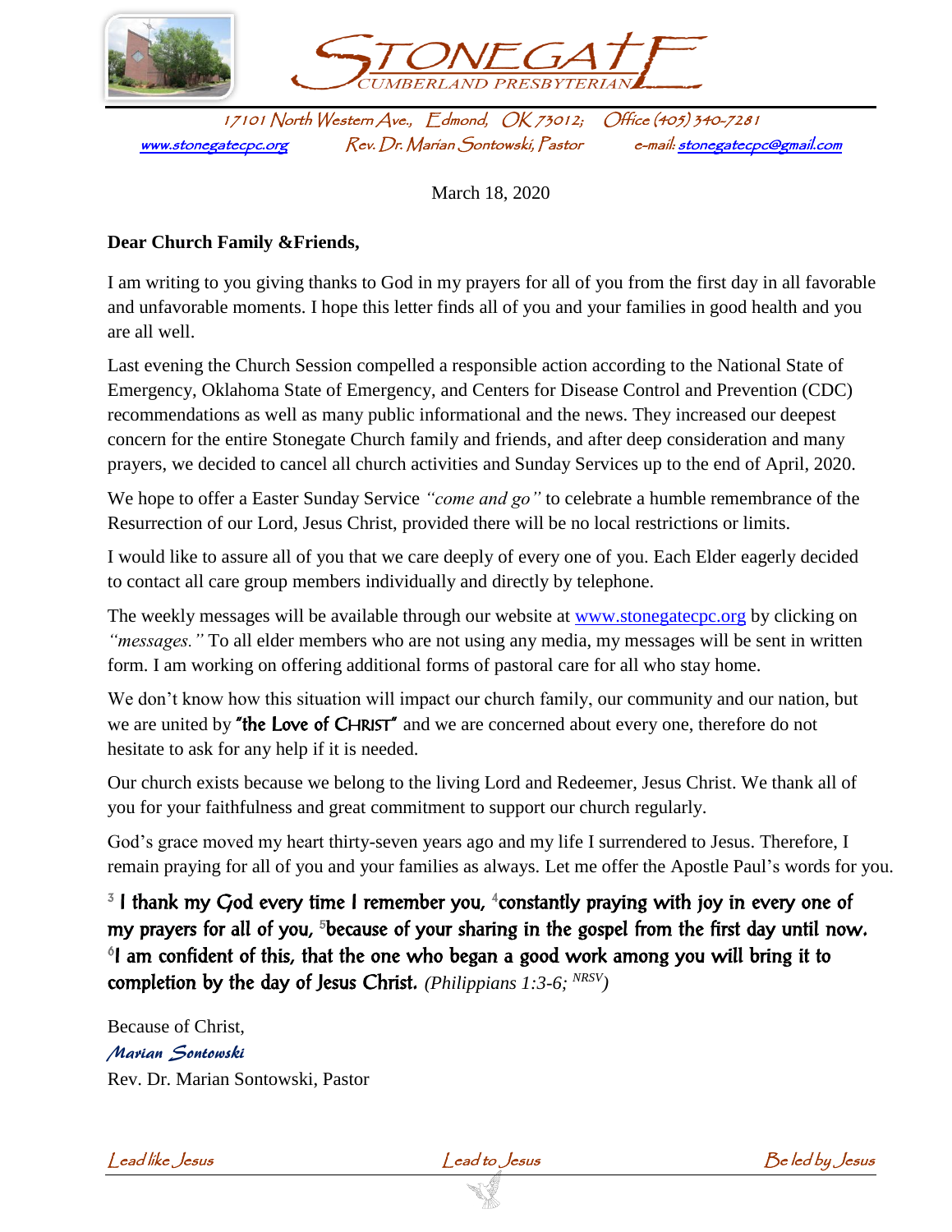Due to the COVID-19: **Stonegate Church** canceled all weekly activities to the end of April 2020

Due to the COVID-19: Stonegate Church canceled all Sunday Services to the end of April 2020

Due to the COVID-19: **Weekly messages are** published on the website stonegatecpc.org

The LORD is my portion, says my soul, therefore I will hope in HIM.

they are new every morning; great is Your faithfulness.

The steadfast love of the LORD never ceases. HIS mercies never come to an end:

March 22, 2020; Sunday Message

**Message: 1 Samuel 16:10-13;** Living Under **GOD's Anointing**